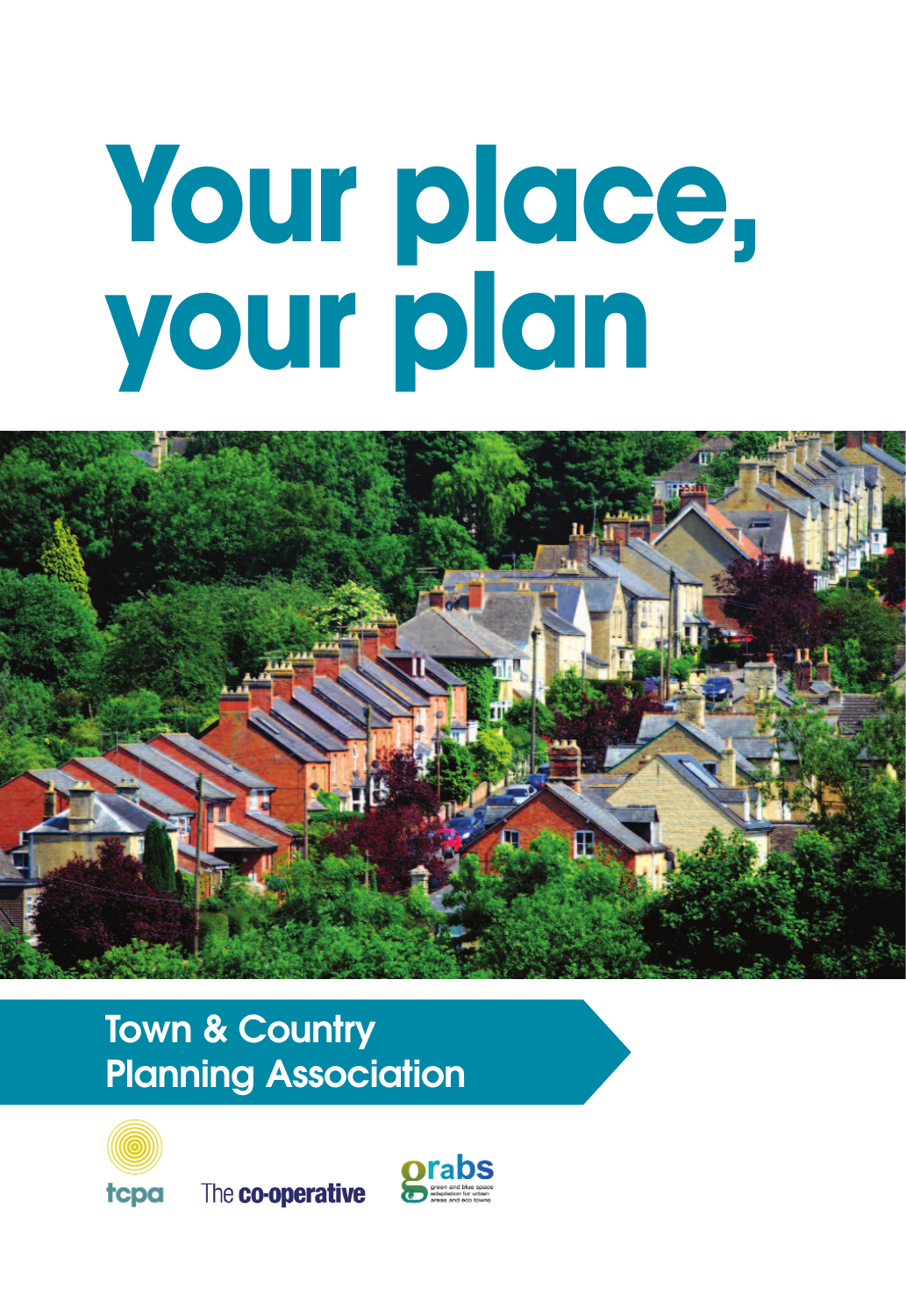### 'Who is this leaflet for?'

It's for anyone who wants to get involved in the new planning system. You might be part of a community group, a business, a local councillor or an individual.

### 'Why care about planning?'

If you care about where you live, you should care about planning. **Planning is simply about where stuff goes.** It's about stopping the wrong things being built in the wrong places and making sure the right things are built in the right places.

#### Houses, shops, markets, parks, community centres, energy plants – they all need planning to get them off the ground.

Planning has been with us for generations, but even though it is important it can seem, well, a little dull. But the Government has just shaken up the planning system and wants to hand more power to local people through new 'Neighbourhood Plans'.

Planning is about to get interesting.

If you want a say in your community's future, you need to get to grips with what planning can do for you and your neighbourhood.

This leaflet aims to get rid of some of the myths about planning... And to give you the confidence to get started.

There are many places to go for more detailed advice, and some of these are listed on pages 10 and 11.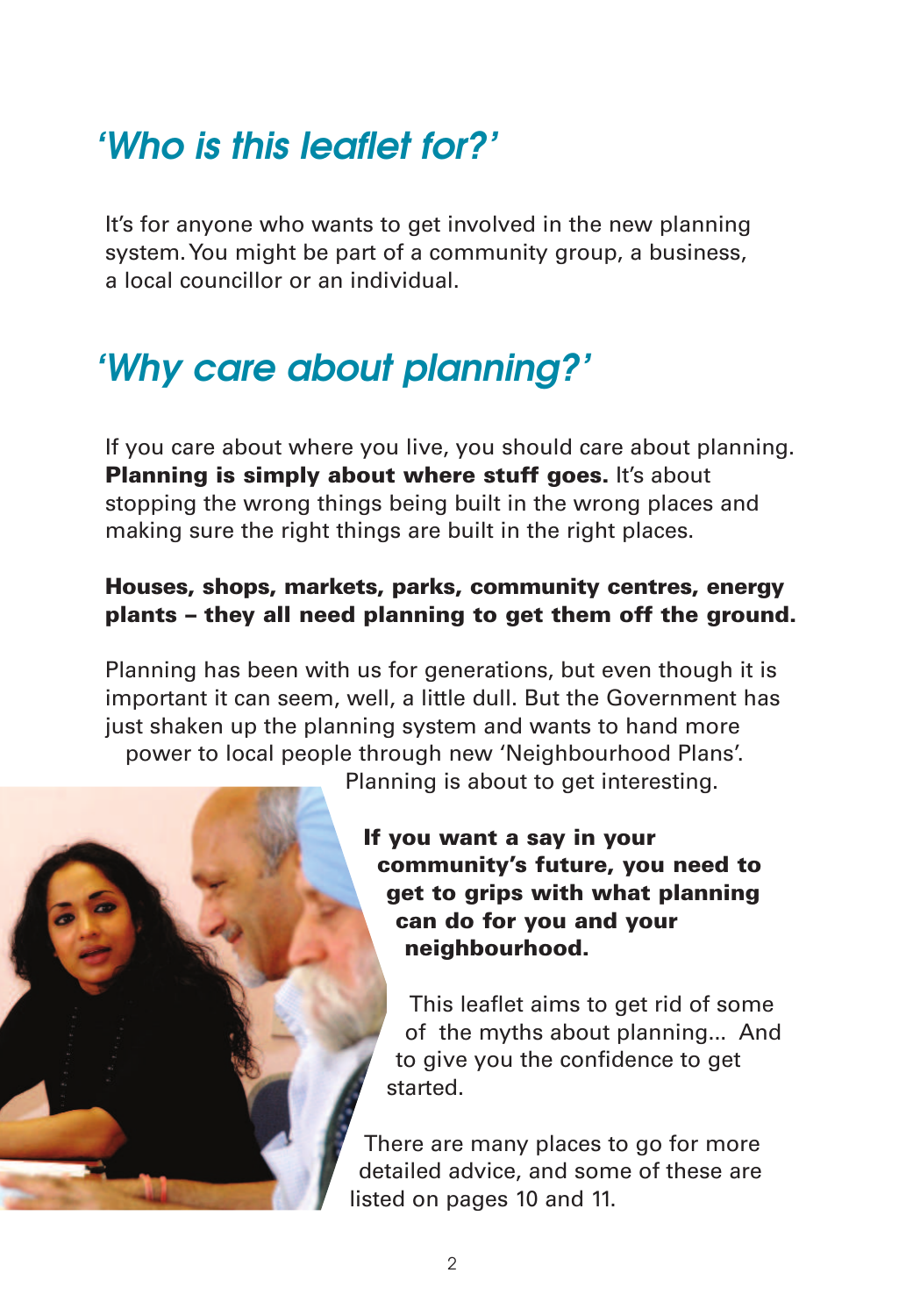### Does planning have to be off-putting?'

All the jargon around planning can be a real turn-off. It can make you feel like you're working with flat-pack furniture instructions... in Icelandic. Don't let



it put you off. You don't need to learn a new language. At its heart, planning is about colouring in maps to create a picture of your future – but these maps have real legal force.

### 'How much legal power does planning have?'

Your local councillors approve or reject planning applications at a planning committee. Councillors are local people, just like you. They are elected to represent you and your neighbourhood.

But they must base their decision on the bigger picture within your Local Plan – otherwise they are acting illegally. Planning lays down a strong vision for what your town or village will look like for many decades to come.

### 'Why can't I just wait until I hear about a planning application?'

Because when a notice appears on a lamp-post it may already be too late for you to have a big influence.

The real power behind planning is the Local Plan – and local people now have much stronger rights to help create that Plan. If you get the right plan for your area, you can help to steer development to where it is needed and stop bad planning applications being made in the first place.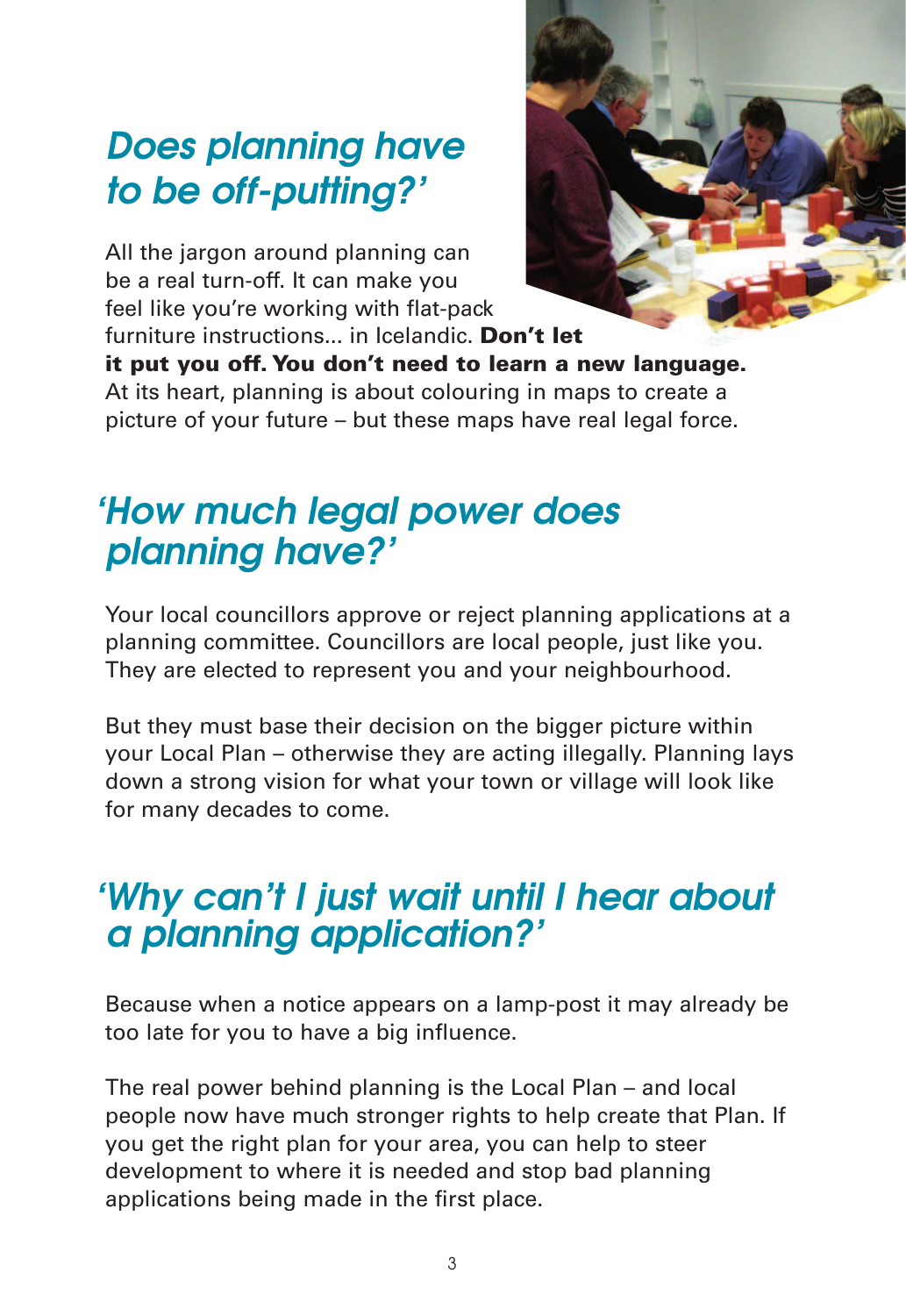### 'So what's different about Neighbourhood Plans?'

There has always been informal community planning – you may have been involved in making a Parish Plan, for example.

But it's all been a bit patchy. Good local councils have helped people to draw up Local Plans. Others have created their Local Plans with very little input from local people, and their Plans are not always easy to understand. Now people can draw up Neighbourhood Plans for their local area, and these Plans will be part of the Local Plan. Neighbourhood Plans will have a proper legal status.

### 'So I'm half-interested. Go ahead, inspire me...'

Let's say you want more green open space or space for local food production. Maybe you want to tackle a local flooding problem. A Neighbourhood Plan can help to bring the right people together to get the things you want, like space for new allotments.

Maybe you want safer routes for kids and need a way of planning some new cycle routes. Maybe your community wants to reap the benefits of local renewable energy production – if so,



community planning can help work out the best place to locate your new community business.

Maybe you want it all... in which case community planning can help to get your vision organised to make the most of what you have. You'll still have to get the money to make it happen, but you're more likely to get it if you have a vision which makes sense and which your community supports.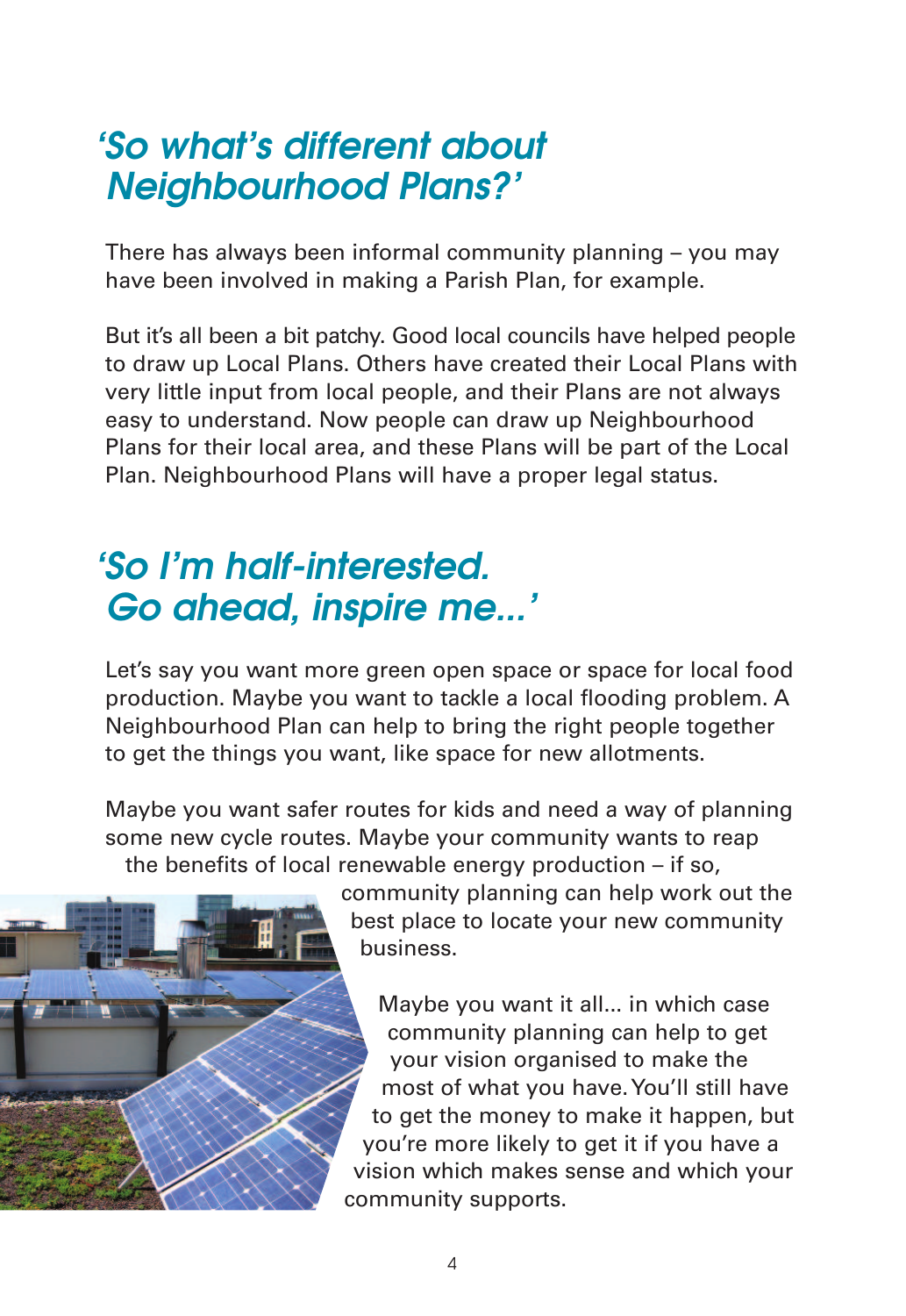### 'So can we put anything in a Neighbourhood Plan?'

Almost anything that uses land and needs planning permission can go into a Neighbourhood Plan.

There are a few exceptions that the Government has a separate system for – mainly major national projects. Your Neighbourhood Plan also has



to be broadly in line with your council's other priorities.

In law, planning has to make sure that we don't stop our children from having good health and a decent quality of life in the future. In planning-speak this is called sustainable development.

So Neighbourhood Plans are about everyone's lives now and in the future, and not just those who can make money out of land.

### 'What does a Neighbourhood Plan look like?'

There's no mystery – they are simply a few pieces of paper containing maps and lists. They include practical things that will make a difference to people's lives in the future, like:

- **new pedestrian walkways;**
- affordable housing for young people;
- a new shopping area;
- the site of a new school;
- a new park or play area;
- where new allotments go;
- wildlife and landscape areas.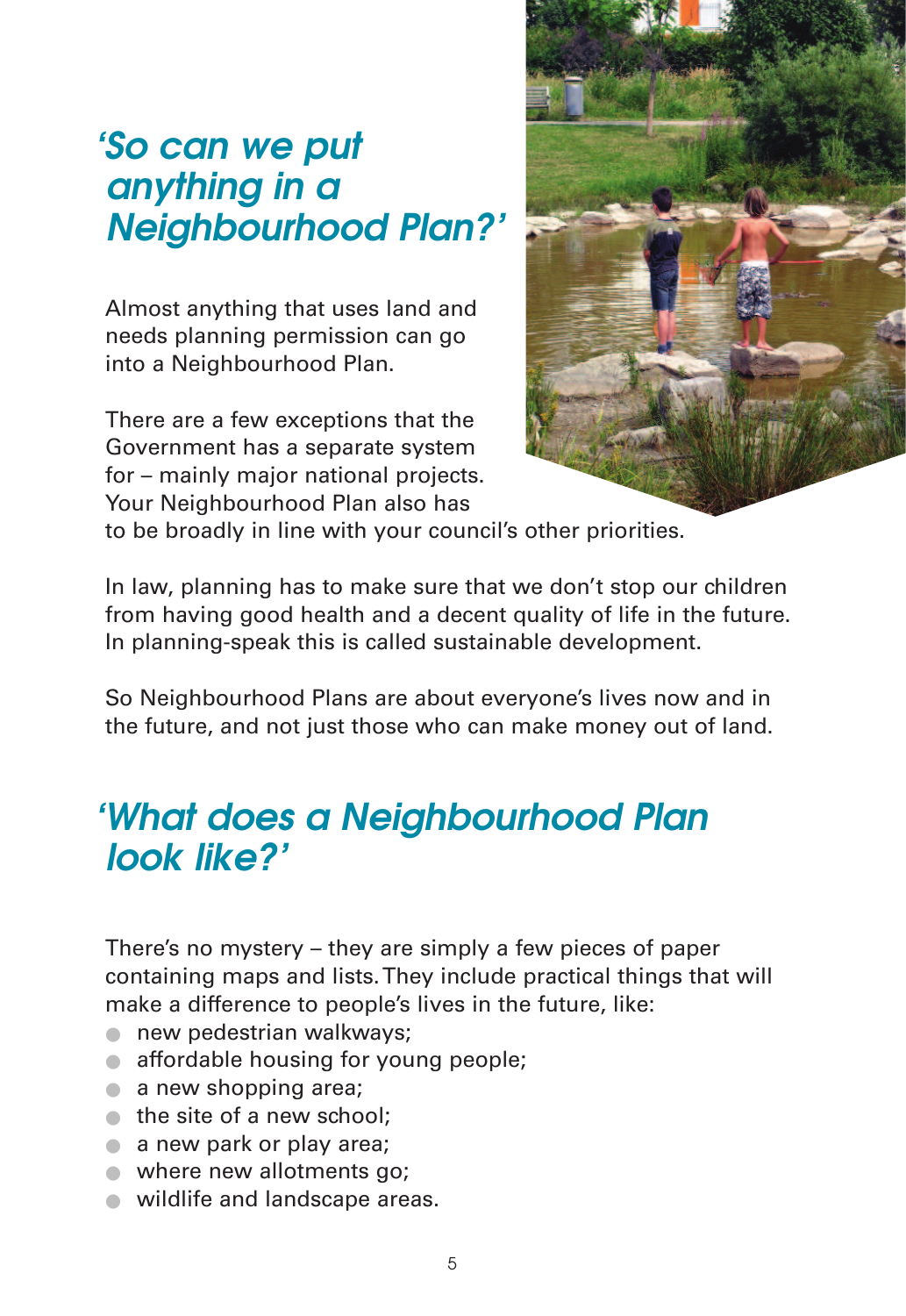### 'So how do I get involved?'

There are two ways – and you can do both or just one.

The first way is more traditional – to work with your local council on their Local Plan (called a Local Development Framework, or LDF, in planning-speak). You have a legal right to do this.

- The 'pros': The Local Plan deals with all the planning issues across a whole council area rather than just a small patch of it. So it's where the big decisions are made every three years or so on housing, roads and waste, for example.
- The 'cons': It can be a formal process. You will have to read the council's draft Plan. Every Local Plan has a public inquiry. If you disagree with the council's Plan or want to add your own ideas, you will need to make your points 'in writing', and you have a right to appear at the public inquiry held to discuss the Plan.

The second way is what this leaflet is all about – neighbourhood planning. The Government's Localism Bill will create new powers for local people to create their own Neighbourhood Plans. These Plans will become part of your council's Local Plan and will have legal force.

### 'Who's in charge of getting local people to draw up a Neighbourhood Plan?'

It depends where you live. If you have a Parish or Town Council, they act as your local representatives and are responsible for preparing the Neighbourhood Plan.

In larger towns or cities without a Parish Council, the Government wants to create new Neighbourhood Forums of local people.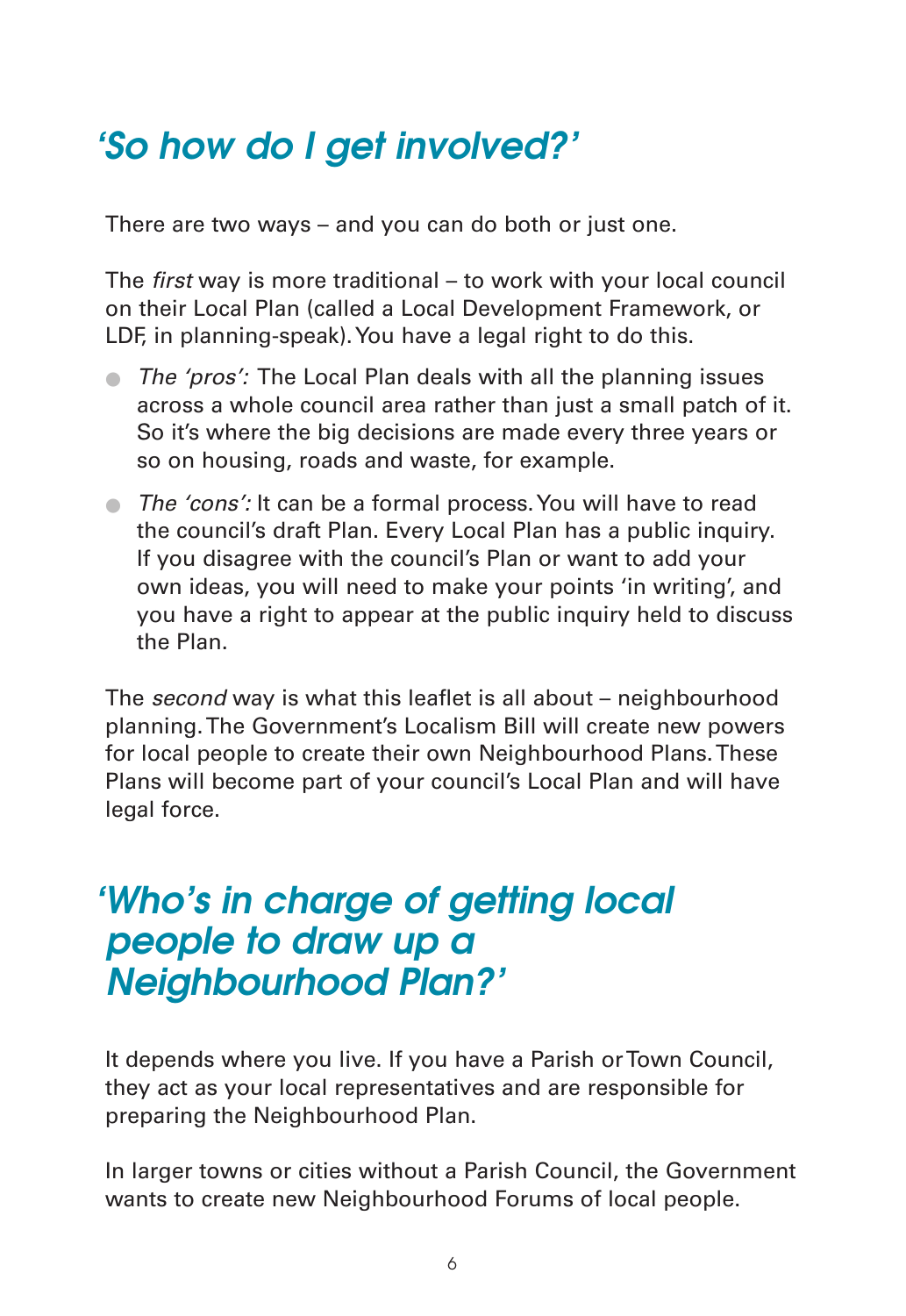### 'How can I kick-start a Neighbourhood Plan?'

Find out what is going on in your area. It may be that no-one has started a Neighbourhood Plan. It's possible that no-one has even heard of it.

Or you might find that your Parish Council or a local community group are already busy with a Neighbourhood Plan. If so, get involved.

Ring or e-mail your local council. Start by contacting your local councillor. You can also ask to speak to the planning officer who covers your local area. Both the councillor and planner will be able to help you.

Depending on where you live, you might have up to three councils: parish; district or borough; and city or county. They all have some involvement in planning. It may take a bit of effort to find the right person to help you, but it will be worth it.

7

### 'Is it going to cost me anything?'

Creating a Neighbourhood Plan will take up some of your time and might cost the Parish Council or Neighbourhood Forum some cash. Although making a Neighbourhood Plan involves getting over a few hurdles, you can get advice from your local council. If you think it's not for you, then get people involved in something less formal like a statement setting out your vision, which can still really communicate community ideas about your future.

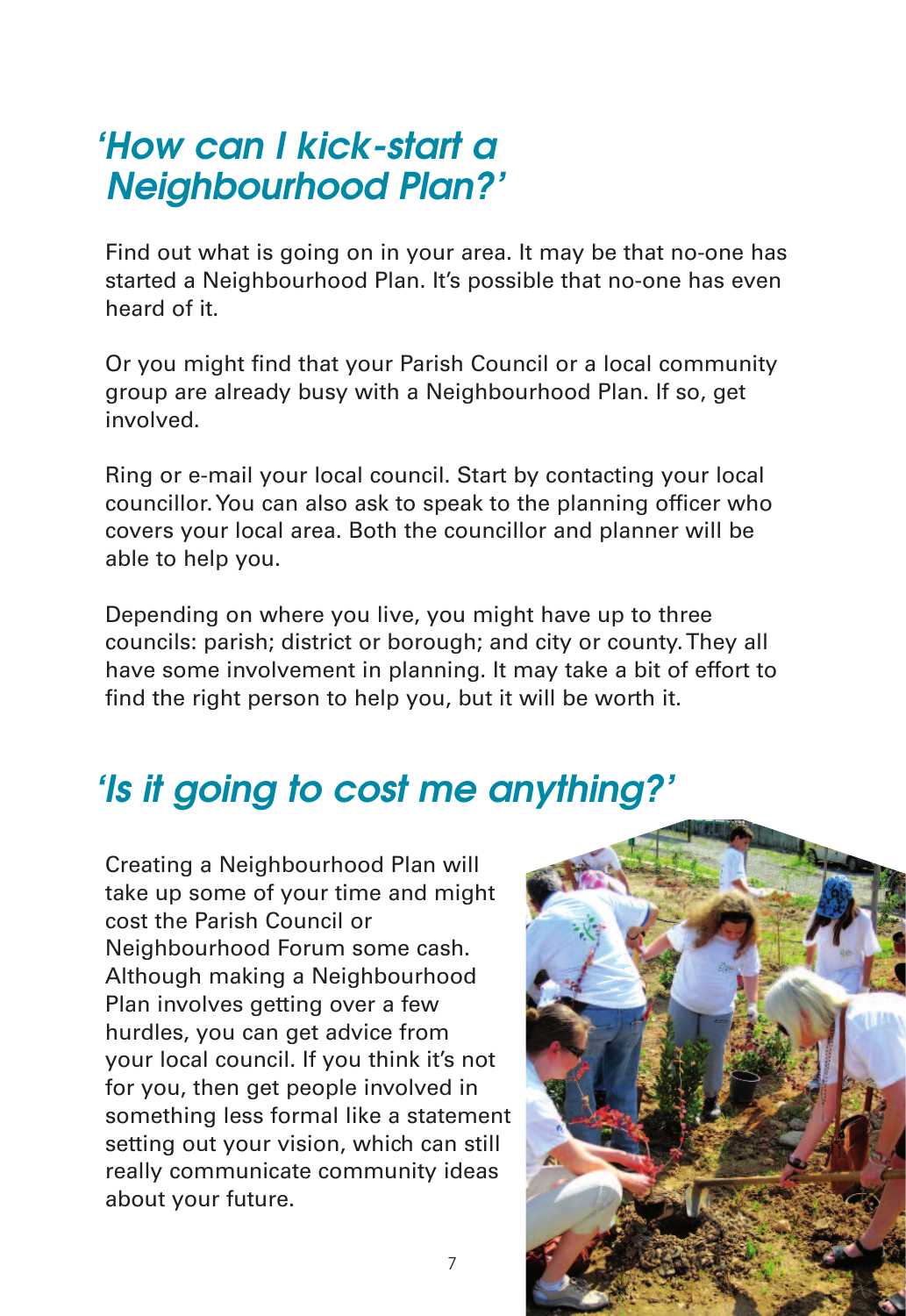# **Tips for drawing up a Neighbourhood Plan**

### **Talk to your council**

**They have a duty to help local people draw up a Neighbourhood Plan and advise you on any legal or environmental issues. That's what they are there for. And they may have some money to help you cover costs too.**

### **Include everyone**

**For every local person who will happily give you their opinion (whether you asked for it or not) there are a hundred who won't. Special efforts may be needed to get the views of young people, ethnic minorities or the elderly.**

### **Be open and honest**

**Tell people how important the Plan is, but also tell them what it can't do. Make sure anyone involved in the Plan is upfront if they might benefit from it personally.**

### **Work in partnership**

**Draw up a list of groups and people you need to work with you. Think about including local councillors, schools, community groups, business leaders, and the local media.**

### **Use your local knowledge and common sense**

**The whole point of Neighbourhood Plans is that they are put together by people who know a place well and care about it. So if you're looking at a site for a new GP surgery you'll know whether it's near a bus route, for example. It can be that simple.**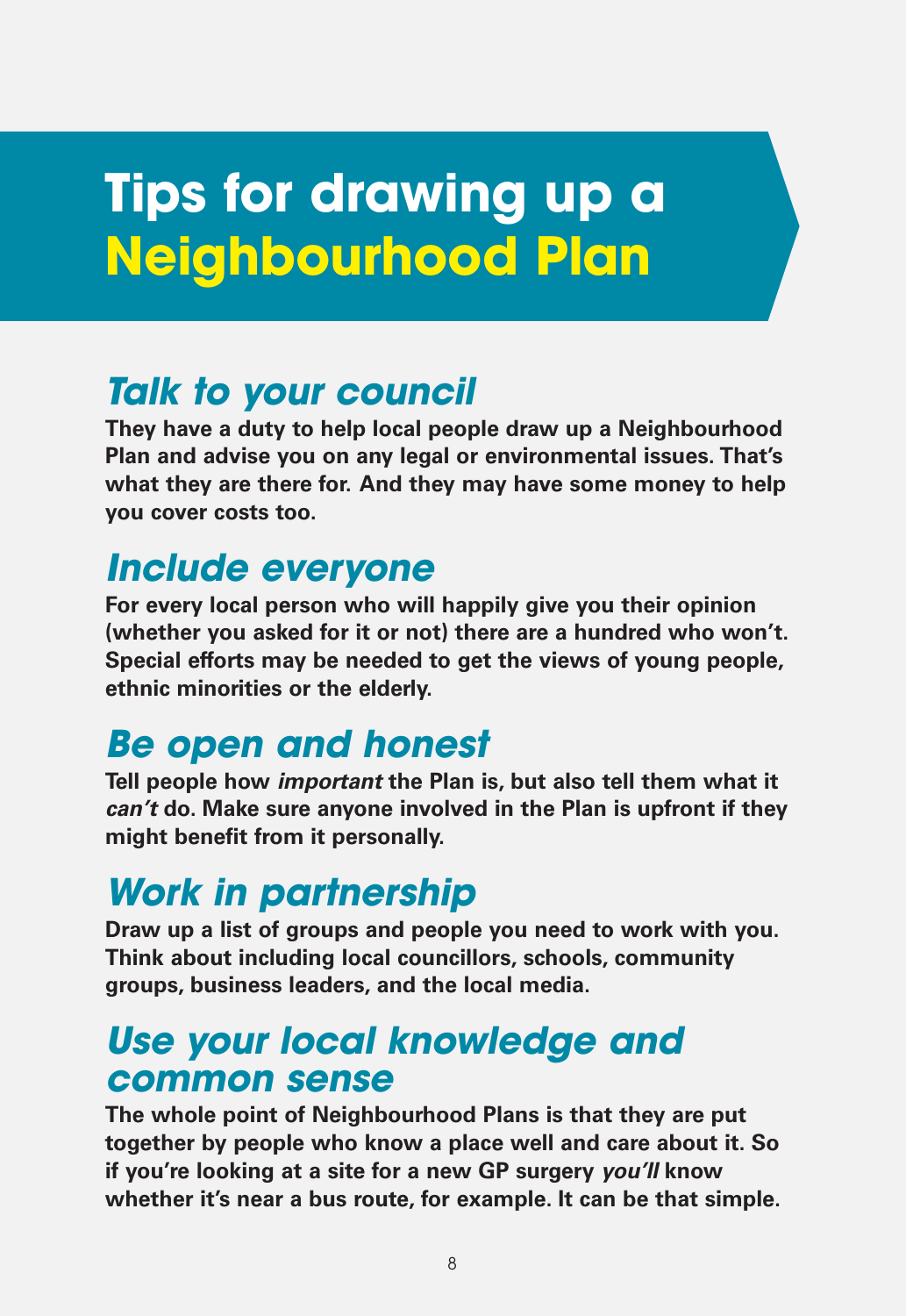

### **Look to the future**

**The best places to live are those where decades ago people planned for the future. Imagine how people in your area might live fifty years from now, and what they would like you to preserve.**

### **Consider climate change**

**How can your Plan help to prevent climate change? For example, can it include renewable energy? And think about what to do about the effects of climate change too – such as how more parks or gardens could help to reduce the risk of flooding.**

### **Be positive**

**At some point Victor Meldrew or one of his grumpy chums might appear. Community action can attract negativity from residents, councils or property developers. Challenge them to get involved and come up with a better idea.**

### **Be realistic**

**Your Neighbourhood Plan needs to be drawn up using your council's Local Plan as a guide. Again, your local councillor and planner can help you with this.**

### **Forget the jargon**

**There's no need to swallow a planning manual. Your Neighbourhood Plan simply needs to be easy to read and have clear objectives.**

### **Have fun**

**If you can keep everyone enthusiastic and on-track, you'll end up with a Plan that everyone can understand and be proud of.**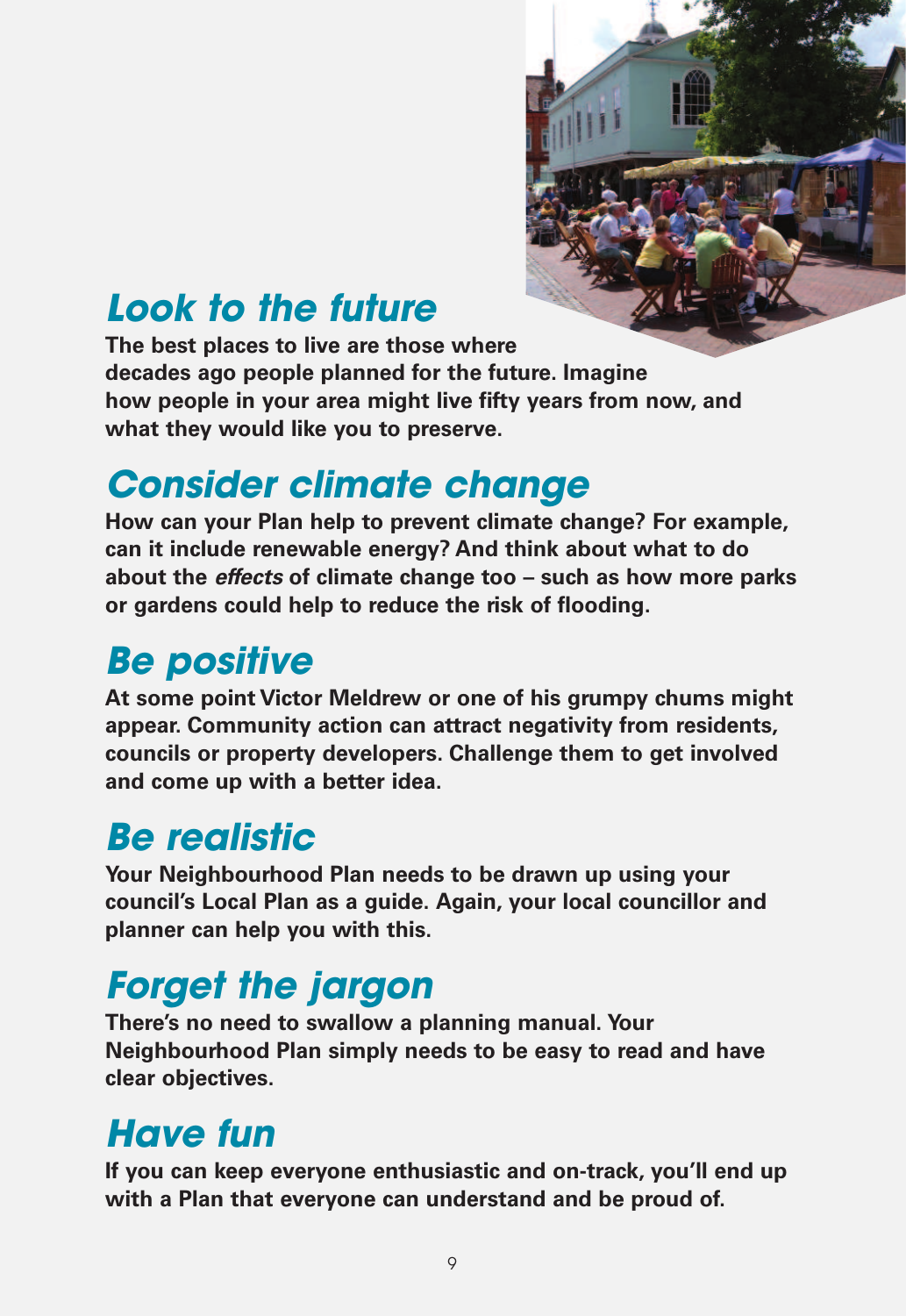# **Further information**

You can get more detailed information about planning from these organisations (a large-print version of this leaflet is available online at http://www.tcpa.org.uk):

#### Action with Communities in Rural England (ACRE)

#### http://www.acre.org.uk/

● Organisation helping rural communities to participate in and contribute to the wellbeing of their local area through community- led planning.

#### Action for Market Towns (AMT) http://towns.org.uk/2010/06/17/amttown-action-planning/

● Membership group offering small towns, local authorities and others information, best practice advice, and national representation. Its Town Action Planning handbook provides a step-bystep guide to making a community-led plan for a small town.

#### APaNGO (Advocacy, Participation and NGOs in Planning) project

#### http://www.apango.eu/

● One of the first of the European Commission's action research projects on constructive community engagement in planning and development, aiming to help deliver better outcomes.

#### Barrier Busting

#### http://barrierbusting.communities.gov.uk/

● Government website designed to help local people who are trying to achieve things in their area but are frustrated by bureaucracy, regulations or a lack of information.

#### Big Society Network http://thebigsociety.co.uk/

● National network aiming to develop and showcase new ideas to help people create projects in their neighbourhoods.

#### **BioRegional** http://www.bioregional.com/

● Entrepreneurial charity which initiates and delivers practical solutions designed to help us to live using only a fair share of the Earth's resources.

#### Building a Picture of Community **Cohesion**

#### http://resources.cohesioninstitute.org.uk/

● Guide for local councils and their partners, setting out indicators that can be used to help build community cohesion.

#### Civic Voice

#### http://www.civicvoice.org.uk/

● National charity for the civic movement in England. Aims to make places more attractive, enjoyable and distinctive and to promote civic pride.

#### Community Development Exchange http://www.cdx.org.uk/

● Organisation working to influence policy and develop the skills of those working with communities by acting as an information exchange and as a voice for community development.

#### Community Matters

http://www.communitymatters.org.uk

● Charitable federation for community associations offering publications on setting up and running community organisations and buildings.

#### Community Planning

#### http://www.communityplanning.net/

● Website providing easily accessible 'how to' guidance on community planning and best practice.

#### Department for Communities and Local Government

http://www.communities.gov.uk/corporate/

● Government department, providing the latest information about policy and programmes for planning, building and the environment.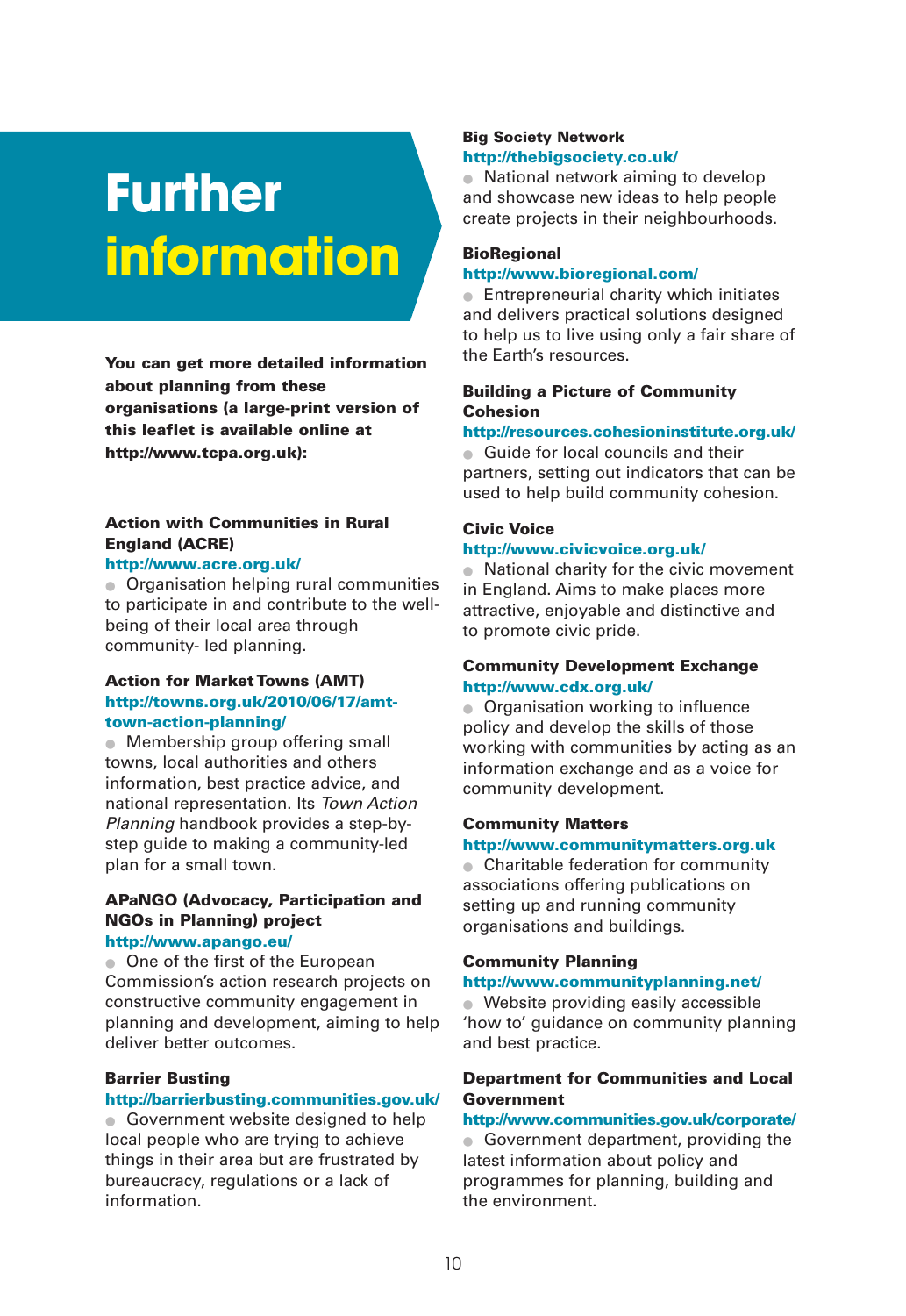#### Development Trusts Association http://www.dta.org.uk

● Network of community enterprise practitioners, offering help to people setting up development trusts and helping existing trusts to learn from each other.

#### **DirectGov**

#### http://www.direct.gov.uk/en/index.htm

● Government website for citizens offering information on public services.

#### Energy for All

#### http://www.energy4all.co.uk/

● Organisation with expertise in community-owned (co-operative) renewable energy schemes, working primarily with community groups and landowners.

#### Environment Agency

#### http://www.environment-agency.gov.uk/

● Government agency set up to protect and improve the environment.

#### Ethical Property Foundation

#### http://www.ethicalproperty.org.uk

● Organisation offering independent. ethical advice and training to help charities and voluntary groups to rent, buy, let or manage their property.

#### Friends of the Earth

#### http://www.foe.co.uk

● Environmental organisation with a network of campaigning local groups, working in over 220 communities in England, Wales and Northern Ireland.

#### The Glass-House Community Led Design http://www.theglasshouse.org.uk

● National charity working to empower communities through the design and regeneration process, to help them make better buildings and neighbourhoods.

#### GRaBS (Green and Blue Space Adaptation for Urban Areas and Eco Towns) project http://www.grabs-eu.org/

● European Commission project and a network of leading organisations working to exchange knowledge and experience and promote best practice on how to integrate climate change adaptation into planning and development.

#### London Sustainability Exchange http://www.lsx.org.uk/resources/HCA\_ tool\_page3248.aspx

● Charity offering a tool for designing and delivering projects that improve quality of life in London.

#### Planning Aid

#### http://www.rtpi.org.uk/planningaid/

● An independent source of professional advice and information available to those who cannot afford to pay professional fees. Its volunteer planners can help groups to get involved in the planning of an area and to prepare their own plans.

#### Planning Aid for London

#### http://www.planningaidforlondon.org.uk/

● Charity offering free or affordable independent town planning advice to anyone in the Greater London region. Its staff and volunteer planners can help with community visioning exercises and can provide advice on consultation strategies.

#### Planning for Real

#### http://www.planningforreal.org.uk/

● Community planning model, using interactive, hands-on tools and techniques, that helps people to shape the places in which they live. Planning for Real $^{\circledR}$  is part of the Accord Group.

#### **Shelter**

#### http://shelter.org.uk/Homeless-Charity

● National charity working to alleviate distress caused by homelessness and bad housing.

#### Sustain

#### http://www.sustainweb.org/

the-future-is-local.html

● Alliance for better food and farming, advocating food and agriculture policies and practices to enhance health and welfare, improve the environment, enrich society and culture, and promote equity.

#### Sustainable Development Commission The Future is Local report http://www.sd-commission.org.uk/pages/

● Report on an integrated, area-based approach to retrofitting buildings and upgrading community infrastructure.